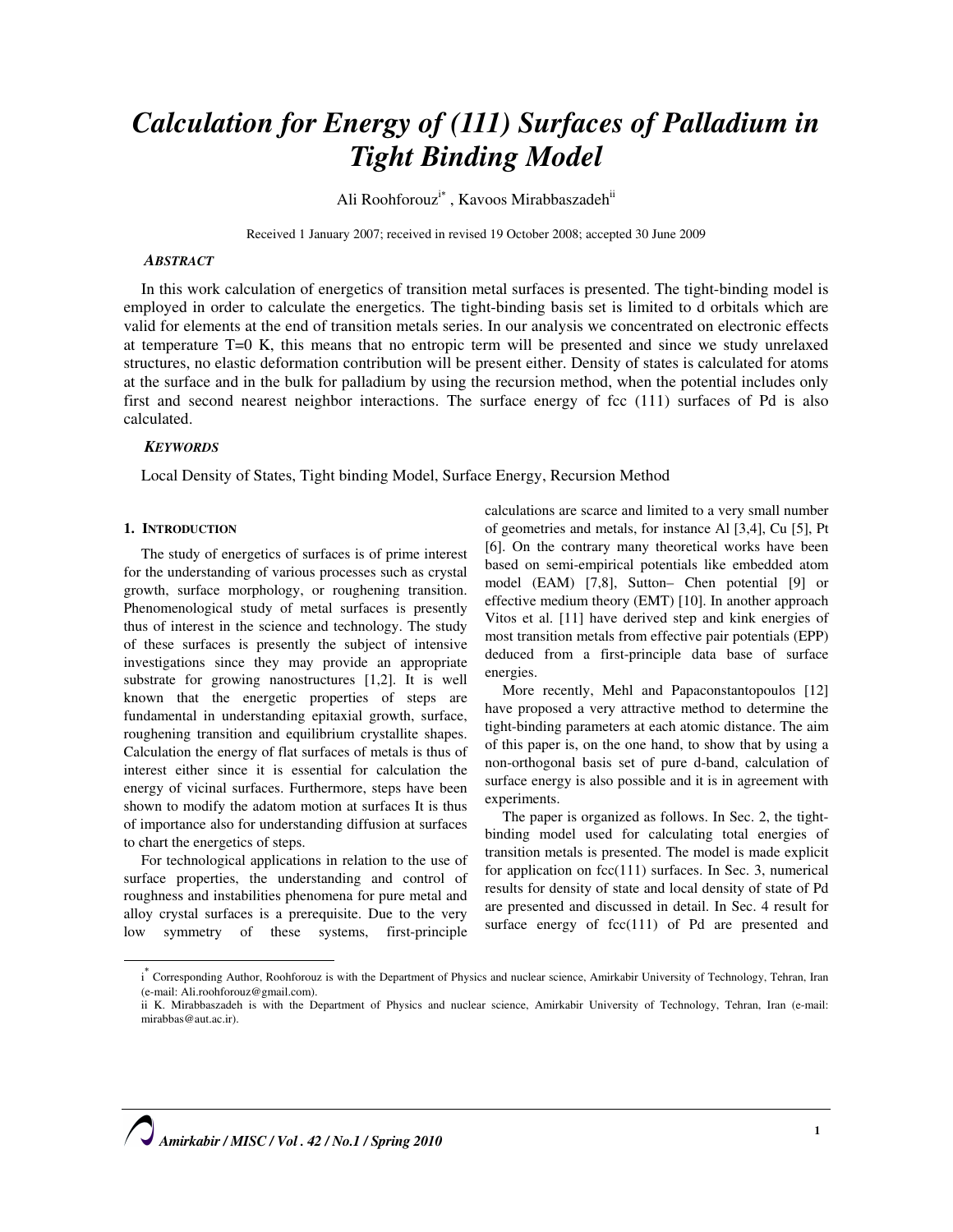compared with other methods Finally, conclusions and a summary are presented in Sec. 5.

# 2. MODEL

Our aim is to compute the total energies of different crystal configurations in order to compare them. In a tight-binding (TB) Model, the crystal energy is usually expressed as being composed of an attractive and a repulsive part.

$$
E_{coh}(R) = E_{band}(R) + E_{rep}(R)
$$
\n(1)

Where  $E_{band}$  is due to the broadening of valence electronic levels into a band and  $E_{rep}$  would be any other effect, notably the ion-ion repulsion. The repulsive energy will be described by a Born-Mayer pair wise potential limited to first nearest neighbor.

Since we are interested in computing band energies for transition metals, we use a tight-binding scheme where only the d electrons are taken into account. It has been shown [13] that, at least for transition metals not too close to the extremes of the transition-metal series, the cohesive properties are by far dominated by the valence d electrons. The bulk band energy is written as:

$$
E_{band} = \int_{-\infty}^{E_F} EN(E) dE
$$
 (2)

Where N(E) is the total density of states and EF is the Fermi energy of the system. The zero energy is chosen to be at the center of gravity of  $N(E)$ . When our system deviates from a bulk crystal, i.e., we deal with impurities, surfaces, etc., it is convenient to introduce the notion of local density of states (LDOS), which will be defined more precisely in the following. To each atomic site i, we assign a local density of states  $ni(E)$ . For an atom at a site different from the bulk, the LDOS will be perturbed compared to a bulk atom:  $ni(E)=n(E)+\delta ni(E)$ 

Where  $n(E)$  is the bulk density of states per atom and  $\delta ni(E)$  is the LDOS perturbation. The perturbation  $\delta ni(E)$ causes a perturbation  $\delta_{Vi}$  of the potential at site i. Both perturbations are interdependent and should be calculated self-consistently. However, in metals, screening of charge takes place within an interatomic distance and the change of the potentials  $\delta Vi$  may be obtained by requiring local charge neutrality [14]. The band energy becomes:

$$
\delta E_{band} = 2 \sum_{i} \left[ \int_{-\infty}^{E_F} E \delta n_i(E, \delta V_1, \dots, \delta V_j, \dots) dE - N_i \delta V_i \right]
$$
(3)

Where Ni is the number of d electrons at site i and the second term in the brackets avoids the double counting of the change in electron-electron interactions responsible for the shift  $\delta_{Vi}$  [14] The density of states of a system is calculated using a tight-binding Hamiltonian  $H_{TB}$ . It is

assumed that the set of d orbitals,  $\Phi_{i\lambda}$  ( $\lambda = xy$ , yz, zx, x2+y2, 3z2-r2) centered at all sites i, provides a complete orthonormal basis on which we can expand the electronic wave functions  $\psi_n$  of energy E<sub>n</sub>. The matrix elements of the Hamiltonian in this basis will be determined by the hopping integrals  $\langle \varphi_{i\lambda} | V_i | \varphi_{i\mu} \rangle$ , usually limited to nearest neighbors.

The hopping integrals are completely determined by three hopping parameters (dd $\sigma$ , dd $\pi$ , dd $\delta$ ) and the direction cosines of the vector  $R_{ii}$  connecting sites i and j.

The variation of these parameters with distance is taken to be exponential. The local density of states of a given atom is defined using the Green operator:

$$
G(z) = \frac{1}{z - H_{TB}}\tag{4}
$$

$$
n_i(E) = 2\sum -\frac{1}{\pi} \lim_{\varepsilon \to 0^+} \text{Im}\langle i\lambda | G(E + i\varepsilon) | i\lambda \rangle
$$
 (5)

$$
=2\sum_{\lambda} -\frac{1}{\pi} \lim_{\varepsilon \to 0^{+}} G_{ii}^{\lambda \lambda} (E + i\varepsilon)
$$
\n(6)

$$
=2\sum_{n,\lambda}\left|\left\langle\varphi_{i\lambda}\left|\psi_{n}\right\rangle\right|^{2}\delta(E-E_{n})\right) \tag{7}
$$

The quantity  $G_{ii}$  can be expanded as a continued fraction [14].

$$
G_{ii}^{\lambda\lambda}(z) = \frac{1}{z - a_1^{i\lambda} - \frac{b_1^{i\lambda}}{z - a_2^{i\lambda} - \frac{b_2^{i\lambda}}{z - a_{N_n}^{i\lambda} - b_{N_n}^{i\lambda}\Sigma z}}}
$$

In order to calculate  $G_{ii}^{\lambda\lambda}(z)$  at first coefficients of expansion  $b_j^{i\lambda}$  and  $a_j^{i\lambda}$  should be calculated.

When the corresponding coefficients are exact up to the level n, the LDOS has 2n exact moments. The more accurate a calculation is required to be, the more exact moments need to be included:

$$
\mu_p^i = \int_{-\infty}^{E_F} E^p n_i(E) dE \tag{8}
$$

In this work, the LDOS of an atom in a system is evaluated by calculating exactly 12 first levels in a recursion scheme and replacing the remaining part of the continued fraction by the square-root terminator, which corresponds to using the asymptotic values for the remaining coefficients [14] In practice, a cluster of atoms

Amirkabir / MISC / Vol . 42 / No.1 / Spring 2010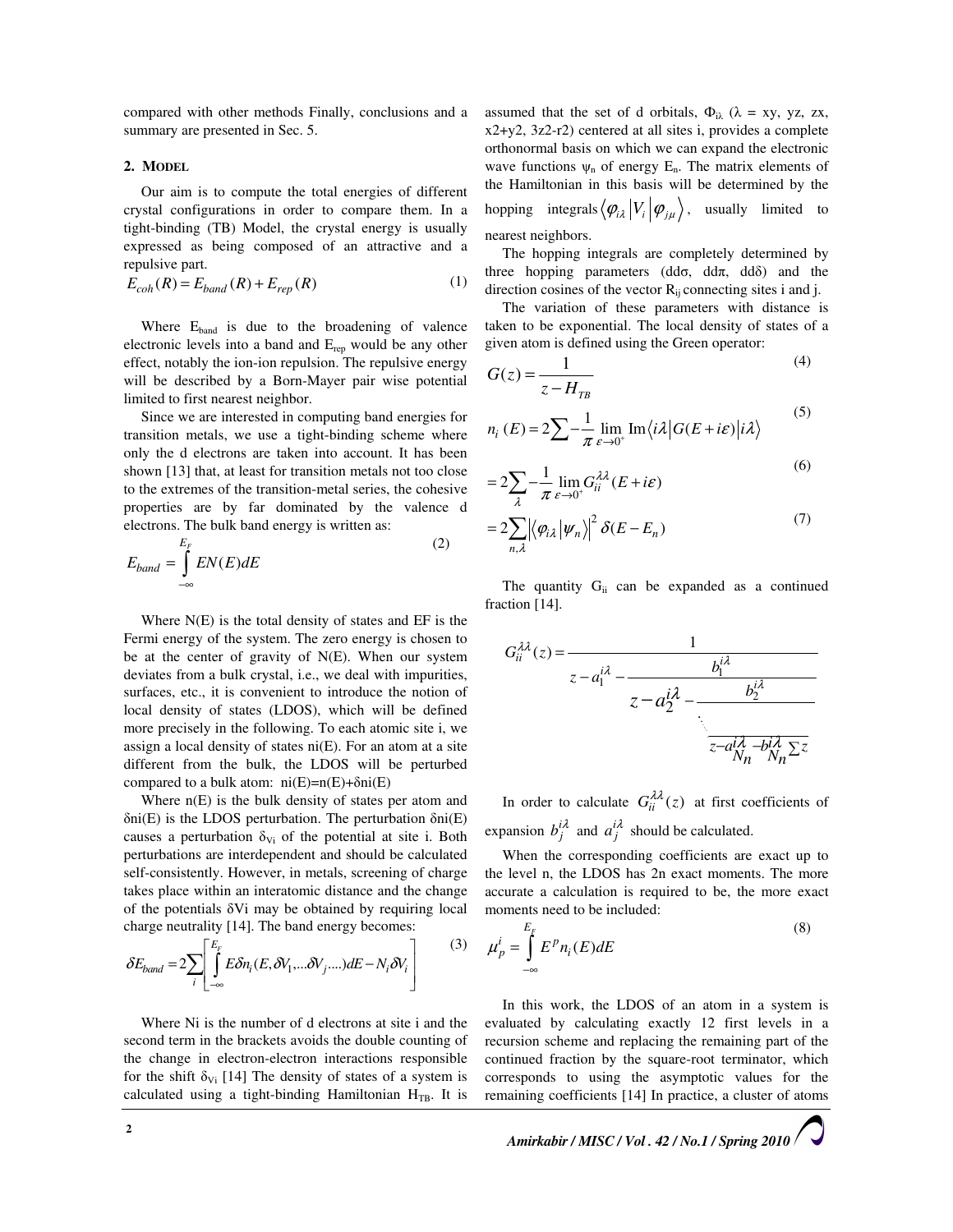is built around the atom i for which we wish to calculate the LDOS. The number of atoms in the cluster is determined by the requirement that all atoms should be reached from i within nc jumps. A great advantage of this technique is that we do not need to assume any periodicity of the system. In this work atom up to 10th nearest neighbors is considered, in term of cluster size this means that in each cluster around an atom 10425 atoms are considered.

# 3. LOCAL DENSITY OF STATES

The method is introduced to investigate transition metals and Pd is selected. In order to analyze electronic structures and modeling surfaces of transition metals the first stage is to calculate the local density of states of atoms at sites that are geometrically different from each others. At first the matrix representing hoping integral between first and second nearest neighbors in the bulk is calculated that result a  $8 \times 5 \times 5$  matrix when only d orbital in the wave function is considered. This matrix elements results from tight binding hoping integral and direction cosine between considered atom and its neighbors. In this work these tight binding parameters are used:

 $dd\sigma_1 = -0.661470473\ dd\pi_1 = 0.440980315\ dd\delta_1 = -0.110245079$  $dd\sigma_2 = -0.116955645\ dd\pi_2 = 0.07797043\ dd\delta_2 = -0.01949260$ 

As it is explained in model at the next stage the matrix elements of green operator in the atomic orbital basis set are calculated. This quantity in continued fraction is expanded and the coefficient of expansion by using recursion method is calculated. The question is how many moments should be included in the computation of the LDOS. In order to reach sufficient accuracy in the calculated energy 12 exact level in the continued fraction are used-ie 24 exact moments- for (111) surfaces. In term of cluster size it translates to at most 10425 atoms per cluster. It is assumed that potential perturbation occur on all atoms that can be reached in 12 first and 6 second nearest neighbor jumps from the central atom of the system (chosen to be an atom in the bulk). We calculate local density of states for an atom in the bulk and at the (111) surface of Pd:



Figure 1: Local density of states for an atom at the (111) surface of Pd



Figure 2: Local density of states for an atom in the bulk and at the (111) surface of Pd

When the LDOS of surface atom over energy band is integrated we saw that the total charge is not conserved and Fermi energy should alter such that total charge conserved.

# 4. SURFACE ENERGY

Surface energy in the form of a required energy is defined for separating an infinite crystal into two semiinfinite crystal in which intersect with special crystal orientation is confined. It is shown in the previous section that the total charge is not conserved in order to reconstructing the total number of electrons for the conservation proposes it is required to allow unreal (but small of Fermi level) to occur.